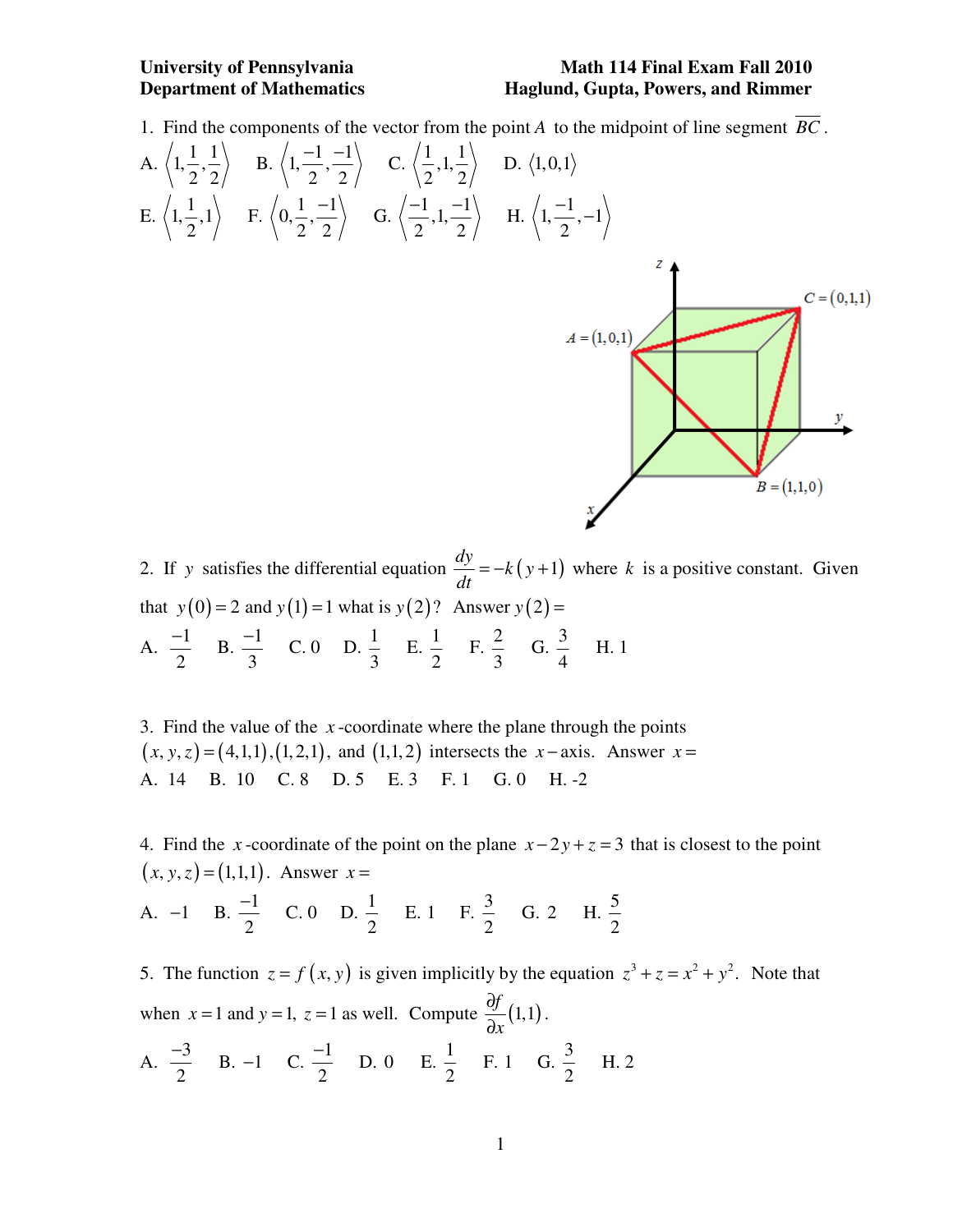### **University of Pennsylvania Math 114 Final Exam Fall 2010 Department of Mathematics Haglund, Gupta, Powers, and Rimmer**

6. Consider the surface  $z = x^2 + x + 2y^2$ . At what point  $(x_0, y_0, z_0)$  is the tangent plane parallel to the plane  $x+4y+z=0$ . What is the z coordinate of that point? Answer  $z_0$  = A. −1 B. 0 C. 1 D. 2 E. 3 F. 4 G. 6 H. 7

7. Let  $f(x, y, z) = zx - xy^2$ . At the point  $(1,1,1)$ , find the angle between the vector pointing in the direction of fastest increase of  $f(x, y, z)$  and the *x* − axis.

A. -1 B. 
$$
\frac{-1}{2}
$$
 C. 0 D. 0 E.  $\frac{\pi}{6}$  F.  $\frac{\pi}{4}$  G.  $\frac{\pi}{3}$  H.  $\frac{\pi}{2}$ 

8. A cannon placed on a wall 64 feet above the ground fires a cannon ball level in the horizontal direction with horizontal velocity  $80\frac{\text{ft.}}{}$ s. . How far (the horizontal distance) from the foot of the wall does the cannon ball land when it hits the ground? Assume the acceleration due to gravity is  $32 \frac{\text{ft.}}{\text{s}^2}$ s. . Distance = A. 32 ft B. 48 ft C. 64 ft D. 80 ft E. 120 ft F. 150 ft G. 160 ft H. 200 ft

- 9. Let  $\mathbf{r}(t) = \langle 2t, t^2, \ln t \rangle$ . Find the arclength for  $1 \le t \le e$ . Arclength =
- A. 1 B. ln 2 C. 2 D. *e*−1 E. *e* F. *e*<sup>2</sup> G. 12 H. 16
- 10. Find the maximum curvature of the curve  $\mathbf{r}(t) = \langle t, t, t^2 \rangle$ . A. 1 B.  $\frac{1}{6}$ 2 C.  $\frac{1}{t}$ 3 D.  $\frac{1}{2}$ 2  $E. 2\sqrt{2}$  $F. \frac{4}{7}$ 7 G.  $\frac{1}{\sqrt{2}}$ 13 H. 0

11. Find the minimum of  $f(x, y, z) = xy + 2xz + 3yz$  subject to the constraint  $xyz = 6$ . With  $x \ge 0$ ,  $y \ge 0$ , and  $z \ge 0$ , the minimum is A. 24 B. 18 C. 13 D. 12 E. 10 F. 8 G. 6 H. 3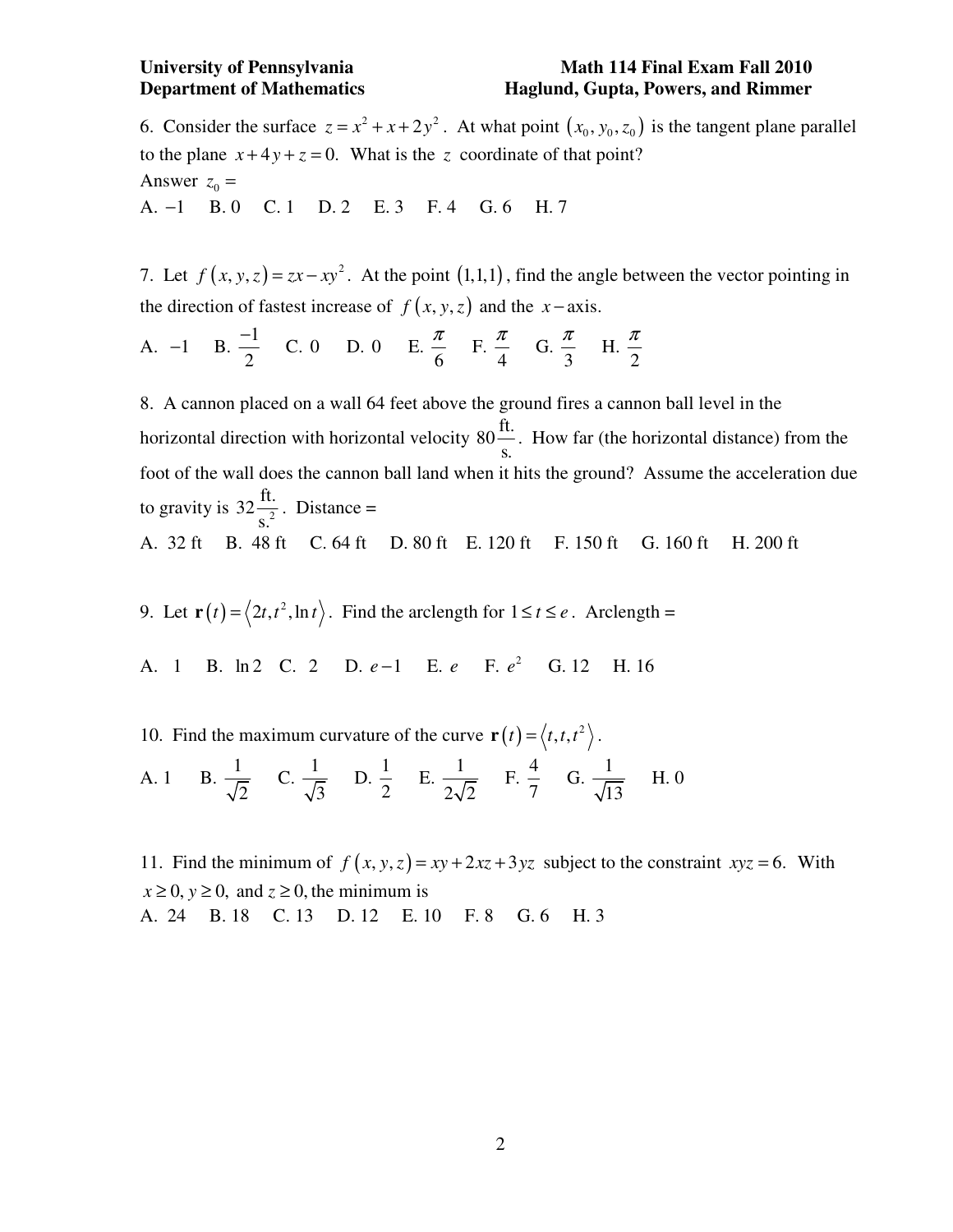12. Evaluate 
$$
I = \int_{0}^{4} \int_{\sqrt{x}}^{2} \sin(y^3) dy dx
$$
.  $I =$   
\nA. -1 B. 0 C. 1 D. cos4 E. 2 cos8 F. 4 cos2 G.  $\frac{1}{2}$  cos4 H.  $\frac{1}{3}$ (1 - cos8)  
\n13. Find the area enclosed by the curve given in polar coordinates by  
\n $r(\theta) = 4 + \sin \theta + \cos \theta$  with  $0 \le \theta \le 2\pi$ .  
\nA. 64 $\pi$  B. 17 $\pi$  C.  $\sqrt{17}\pi$  D. 16 $\pi$  E.  $30\pi(\sqrt{2}-1)$   
\nF. 11 $\pi$  G.  $7\sqrt{3}\pi$  H.  $\frac{16\pi}{3}$ 

14. Find the volume of the region *R* inside the sphere of radius 2 and above the cone  
\n
$$
\sqrt{3}z = \sqrt{x^2 + y^2}
$$
 i.e,  $(x^2 + y^2 + z^2 \le 4$  and  $\sqrt{3}z \ge \sqrt{x^2 + y^2}$ ). Volume =  
\nA.  $\frac{8\pi}{3}$  B.  $\frac{4\pi(\sqrt{2}-1)}{3}$  C.  $\frac{8\pi(2-\sqrt{3})}{3}$  D.  $\frac{7\pi}{2}$  E.  $4\sqrt{2}\pi$  F.  $6\pi(\sqrt{3}-1)$   
\nG.  $4\pi$  H.  $(\sqrt{2}-1)\pi$ 

15. Find the volume inside the cylinder  $x^2 + y^2 = 1$ , below the plane  $x + y + z = 2$ , above the  $xy$  – plane, and in the first octant  $(x^2 + y^2 \leq 1, x + y + z \leq 2, x \geq 0, y \geq 0, x \leq 0)$ . Volume =